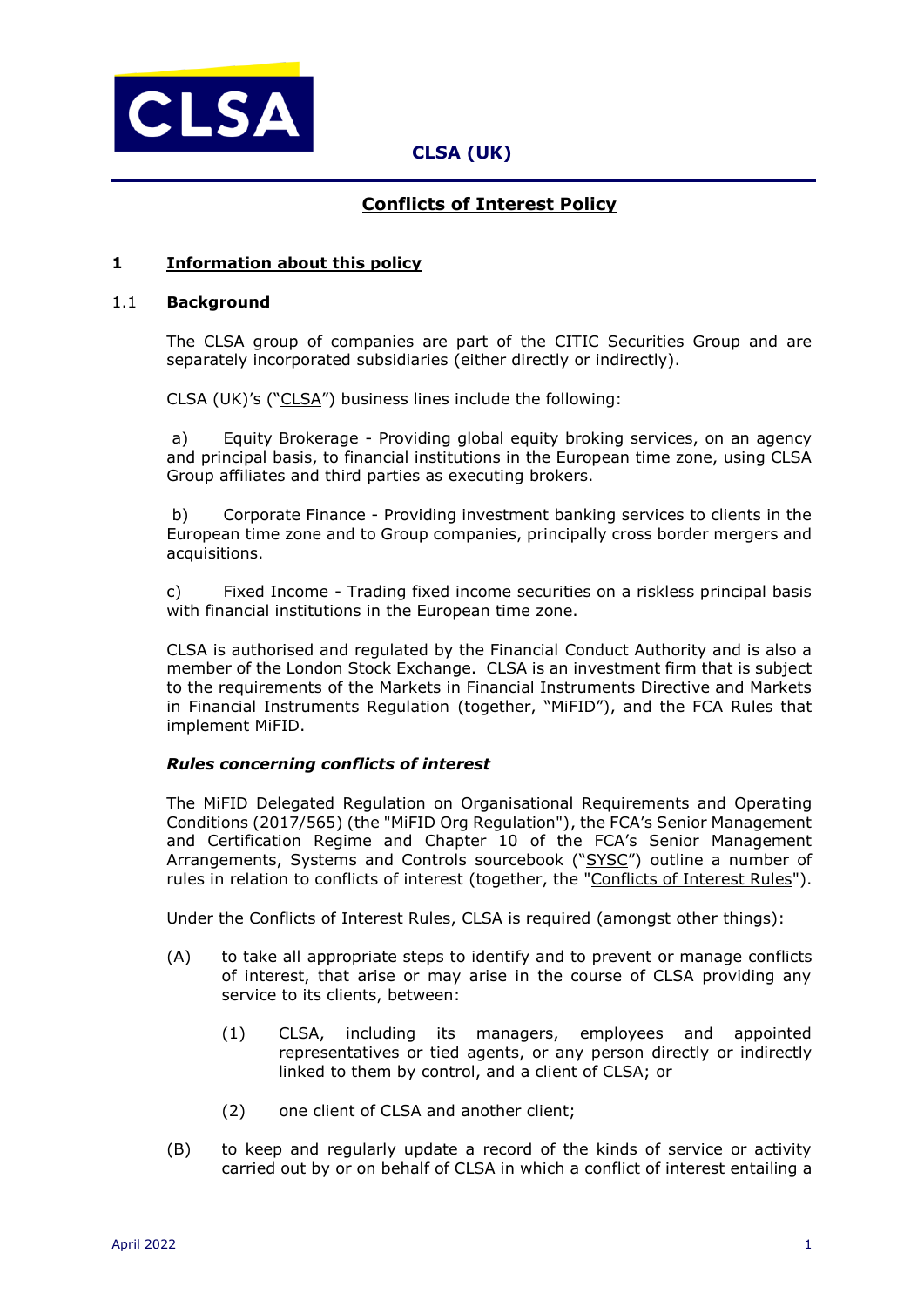

risk of damage to the interests of one or more clients has arisen, or in the case of an ongoing service or activity, may arise;

- (C) to maintain and operate effective organisational and administrative requirements with a view to taking all reasonable steps to prevent conflicts of interest from adversely affecting the interests of CLSA's clients;
- (D) where arrangements made by CLSA to manage conflicts of interest are not sufficient to ensure, with reasonable confidence, that risks of damage to the interests of a client will be prevented, to clearly disclose before undertaking business for the client:
	- (1) the general nature and/or sources of conflicts of interest to the client, and
	- (2) the steps taken to mitigate those risks;

The disclosure must, amongst other things:

- (1) clearly state that the organisational and administrative arrangements established by CLSA to prevent or manage the relevant conflict are not sufficient to ensure, with reasonable confidence, that the risks of damage to the interests of the client will be prevented;
- (2) include a specific description of the conflicts of interest that arise in the provision of investment services or ancillary services;
- (3) explain the risks to the client that arise as a result of the conflicts of interest;
- (4) include sufficient detail, taking into account the nature of the client, to enable that client to take an informed decision with respect to the service in the context of which the conflict of interest arises.

Disclosures of this nature must only be used as a last resort where CLSA considers that its other arrangements to prevent or manage conflicts may not be effective, and should not be over-relied upon;

(E) to establish, implement and maintain an effective conflicts of interest policy that is set out in writing and is appropriate to the size and organisation of CLSA, and the nature, scale and complexity of its business.

### 1.2 **The conflicts of interest policy**

This document is CLSA's conflicts of interest policy (the "Policy"), required by the Conflicts of Interest Rules. It identifies, by reference to the specific services and activities carried out by or on behalf of CLSA, the circumstances which may give rise to a conflict of interest entailing risk of damage to the interests of one or more clients. Where conflicts are identified, it also specifies procedures to be followed and measures to be adopted in order to prevent or manage such conflicts.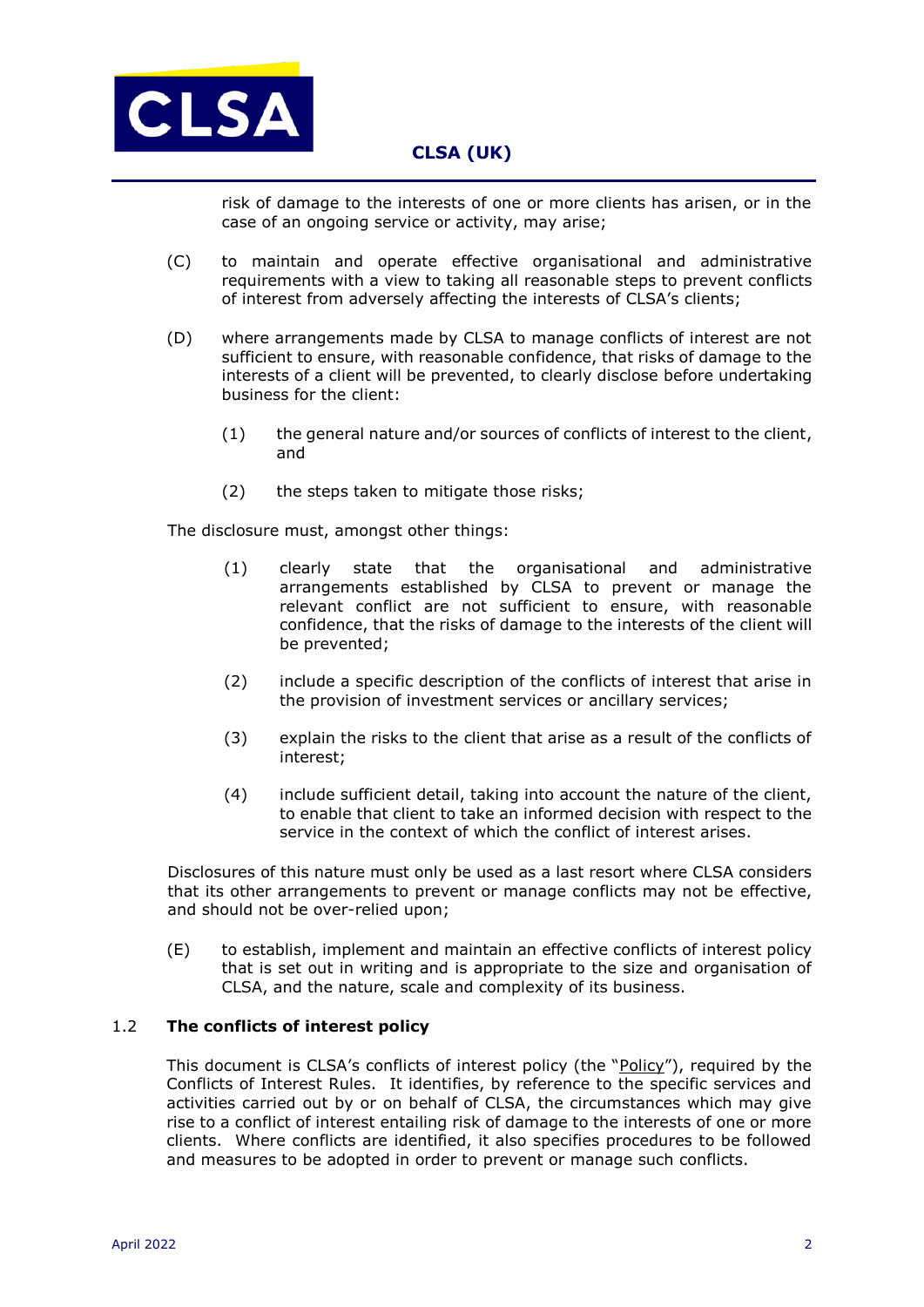

The Policy also takes into account any circumstances which may give rise to a conflict of interest arising as a result of the structure and business activities of other members of the CITIC Securities Group.

#### **2 Identifying and preventing or managing potential conflicts of interest**

In accordance with the Conflicts of Interest Rules set out above, CLSA has identified a number of potential conflicts of interest which may arise in the course of it providing services to its clients.

The sections below refer to each distinct conflict identified, and describe the procedures that CLSA will follow and the measures that CLSA has adopted in order to prevent or manage the conflicts of interest identified.

### 2.1 **Passing orders to CLSA affiliates in connection with its offshore business**

## *Potential conflict*

In connection with its introduced business, CLSA receives and transmits orders to companies in Asia that are members of the CLSA group (the "Affiliates") for execution on behalf of its clients. Although CLSA may transmit orders to other third party brokers where it does not have a presence in the relevant jurisdiction, the majority of its clients' orders are passed to its Affiliates, therefore potentially putting CLSA's interests in conflict with those of its clients.

### *Method of managing/avoiding conflict*

CLSA manages this potential conflict of interest by ensuring that when passing orders to its Affiliates for execution on behalf of its clients, the Affiliates it selects:

- (A) have execution arrangements in place that enable CLSA to comply with its obligation to provide clients with the best possible result (as required by Article 65 of the MiFID Org Regulation)
- (B) have agreed contractually to provide CLSA's clients with best execution in accordance with the laws and regulations in its jurisdiction; and
- (C) have been evaluated by CLSA as possessing the expertise and access to local markets that give it the ability to consistently effect high quality executions for CLSA's clients.

CLSA believes that its business model is highly efficient in terms of the cost impact to its clients. Given that CLSA is confident that its Affiliates have the expertise, local market access and skills to obtain the best possible result for CLSA's clients on a consistent basis, CLSA only considers it necessary to use brokers who are nonaffiliates in those jurisdictions where it does not have a presence and requires local market access and skills.

In addition, when passing orders to brokers for execution on behalf of clients categorised as "professional clients" for the purposes of the FCA rules, CLSA will maintain and follow an "Order Execution Policy" (a copy of which can be obtained from Compliance by emailing: compliance uk@clsa.com).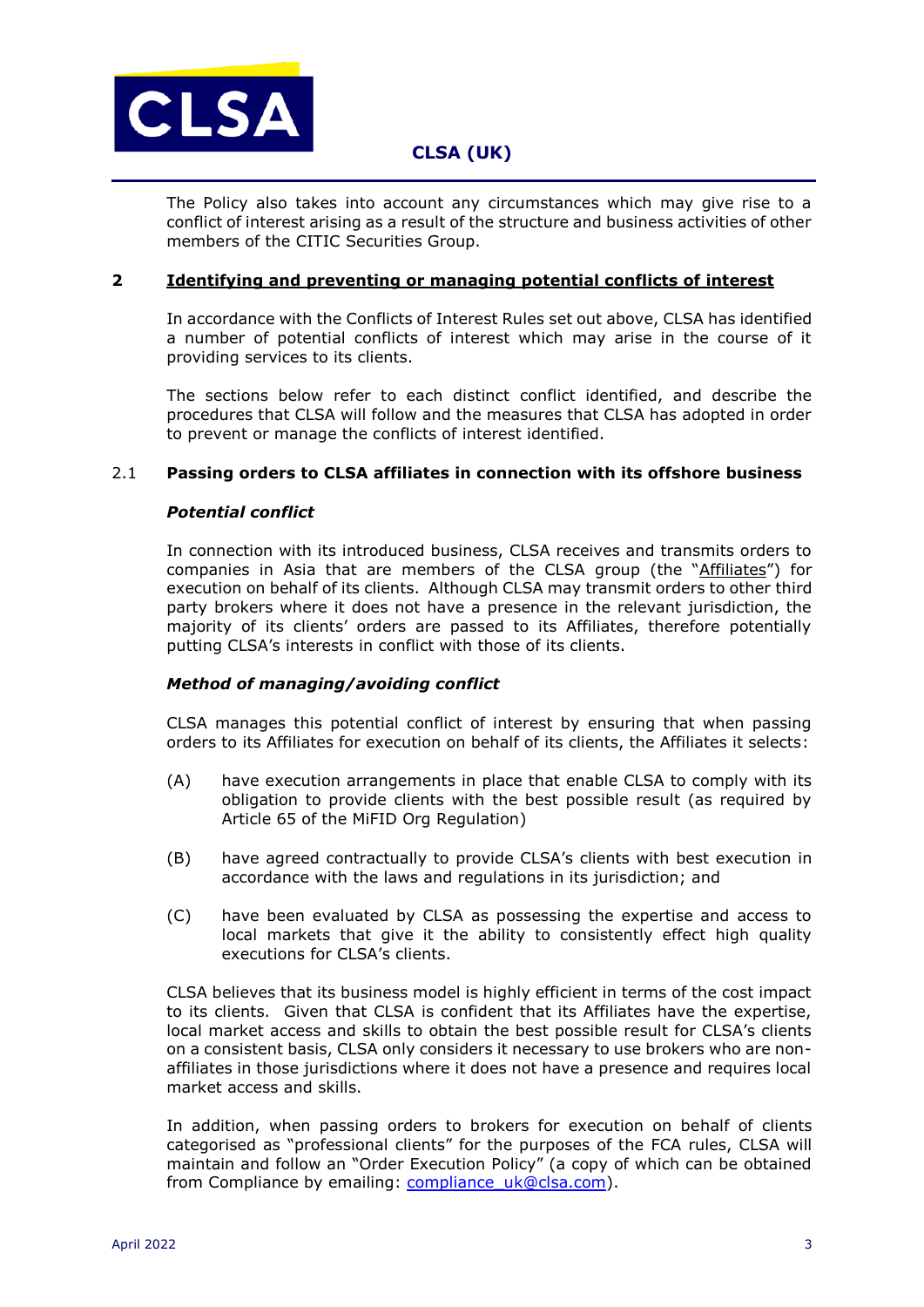

To ensure that it continues to manage this potential conflict of interest, CLSA will monitor the effectiveness of its order execution arrangements and keep its Order Execution Policy under review.

### 2.2 **Research**

## **Potential Conflict**

The preparation and distribution of research may lead to certain employees being aware of potentially sensitive information ahead of the publication of a research report such as a change in recommendation or price target, the improper use of which could conflict with the interests of CLSA's clients or between the interests of CLSA's clients and may also be unlawful.

## **Method of managing/preventing conflict**

CLSA has the following controls and procedures in place to prevent or manage and detect possible research conflicts.

### 2.2.1 Chinese walls

The purpose of a Chinese wall is to restrict the flow of information (including confidential and/or non-public, price sensitive information) from one business area to another. CLSA relies on Chinese walls between its broking business and that of other parts of the Group, including the investment banking business. These Chinese walls are physical (in terms of location), structural (in terms of the separate reporting lines of different business functions to CLSA's management) and in place electronically (with Research and Investment Banking employees unable to correspond via email due to restrictions put in place electronically).

### 2.2.2 Restricted research

Research restrictions may apply due to other business activity around the Group, particularly ECM and Direct Investment. Various research restrictions apply depending on the nature of the deal. For example, the Hong Kong SFC Code of Conduct prescribes a Quiet Period of 40 days following pricing for IPOs and 10 days following pricing for secondary-market deals if CLSA has acted as a sponsor, manager, or underwriter of the deal(s).

### 2.2.3 Reporting lines and remuneration

The reporting lines for CLSA research analysts and their remuneration packages are structured to eliminate actual or potential conflicts of interest. Research analysts report to, and are supervised by, a local head of research who in turn reports to the Group Head of Research. Dedicated research analysts whose sole responsibility is to analyse issuers or investments, neither report to, nor are supervised by, any employee who is remunerated on the basis of sales or trading performance or any employee within the CLSA Group. In certain CLSA entities, the local Head of Research additionally performs the role of a research analyst. In such circumstances, any issues or matters arising from this element of his/her responsibility are directed to the Group Head of Research. There is no linkage of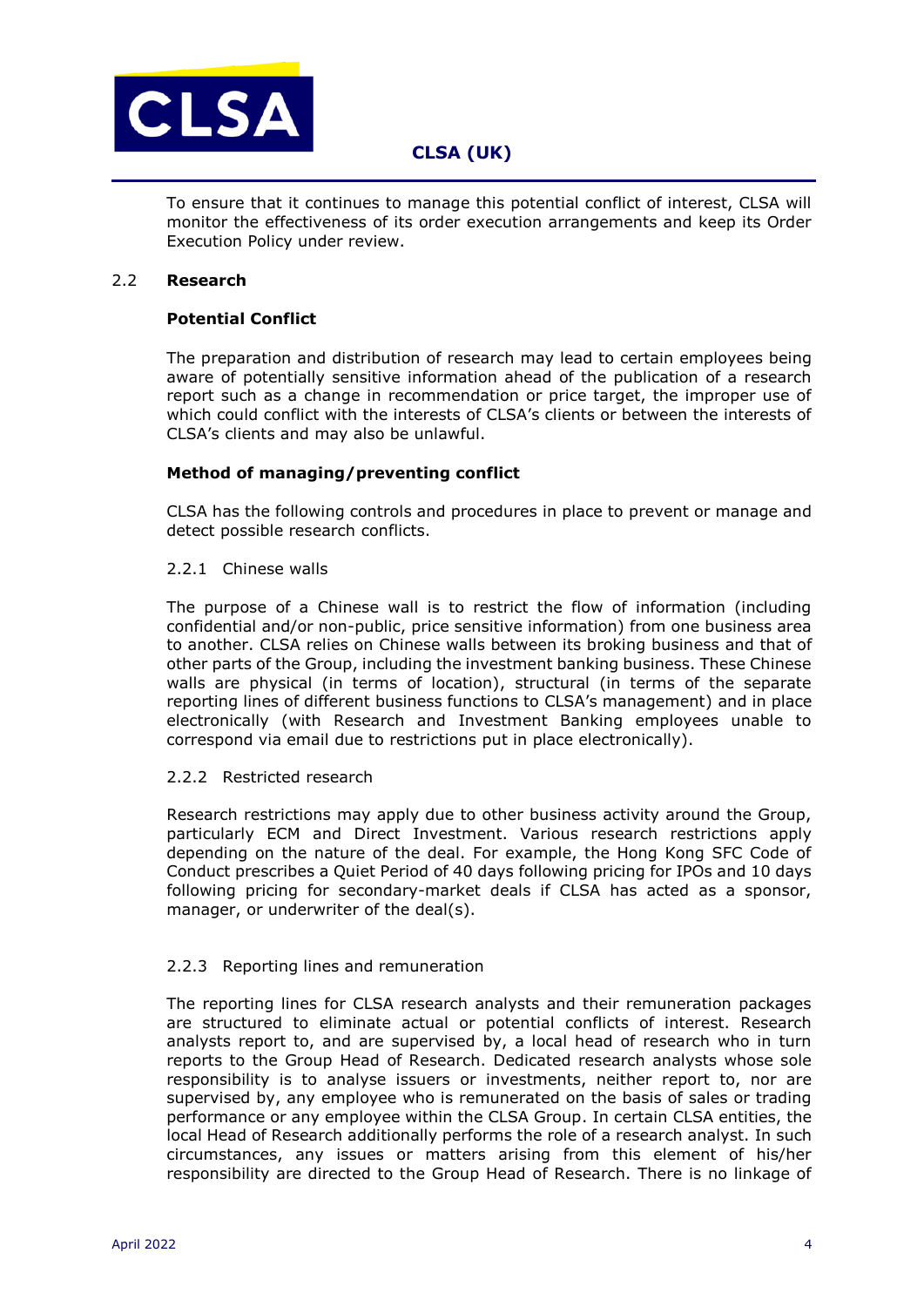

analysts' remuneration to specific transactions or recommendations. Analysts are remunerated according to their personal performance and the general profitability of CLSA. As a result of the clear, separate and structured supervision, a research analyst's remuneration is not determined by anyone outside of CLSA's Management and an analyst's performance is not assessed in any way which is likely to put him/her under improper pressure or to create an incentive which is inconsistent with the provision of an impartial assessment of the subject matter of research.

### 2.2.4 Disclosures

Making disclosures of CLSA's and the analyst relevant status in the research reports in line with local disclosure requirements.

### 2.3 **Personal / employee account trading**

### *Potential conflict*

Employees or officers of CLSA may engage in trading of securities or other instruments for their own account. Such trading activities may put those employees and officers, or CLSA, in conflict with the interests of CLSA's clients (for example, by having a personal interest in a transaction with a client, or by frontrunning transactions with clients).

### *Method of managing/preventing conflict*

CLSA manages this potential conflict of interest by maintaining and following a Personal Account Dealing Policy which has been formulated in accordance with relevant MiFID rules. This policy (a copy of which can be obtained from Compliance), amongst other things, states that:

- (A) as a general rule, staff may not deal for their own account in any investment, without obtaining the prior written approval of Compliance;
- (B) Compliance will not give approval for a personal account transaction if it believes that it might cause a conflict with the Firm's duties to its clients under the regulatory system, and Compliance may refuse consent in certain situations, including where CLSA has a proprietary position;
- (C) certain types of trading are generally prohibited, including: dealing in investments relating to any company (or related companies) with which employees have had contact in a professional capacity for a period of three days thereafter and excessive dealing unless on a discretionary basis;
- (D) staff must report details of their personal accounts to Compliance, and they must authorise their personal account brokers to provide trade information to Compliance;
- (E) securities purchased for a personal account must be held for at least 30 calendar days, as personal account trading is permitted by CLSA to allow long-term investment, and not to permit speculation.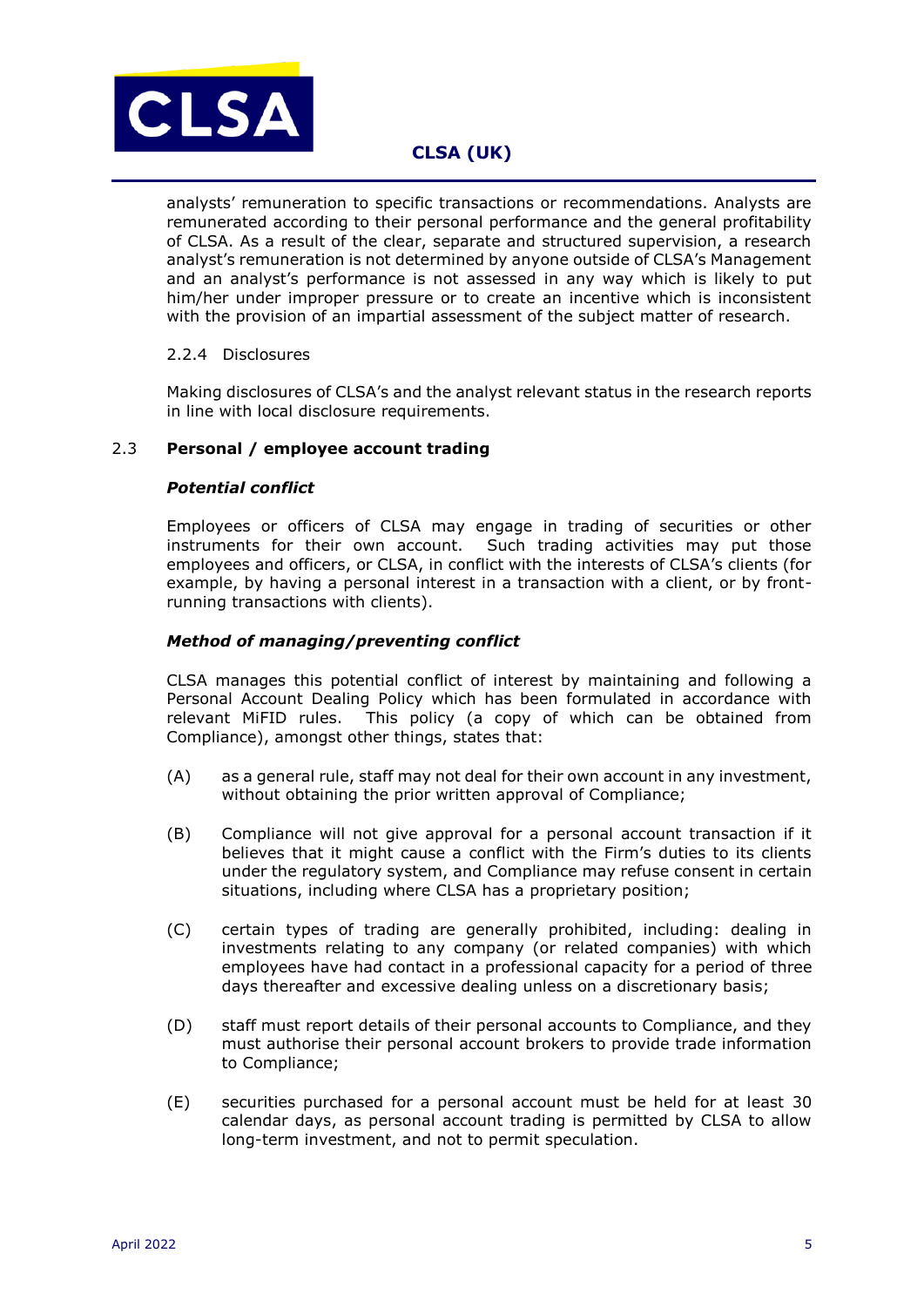

CLSA staff agree that if they do not comply with the Personal Account Dealing Policy they may face disciplinary action.

Compliance keeps records of both restrictions on personal account dealing, and permissions for personal account dealing, and any relevant notifications.

### 2.4 **Possession of material non-public information**

### *Potential conflict*

Employees or officers of CLSA may come into possession of material non-public information. The improper use of such information by CLSA's employees or officers could cause a conflict of interest with the interests of CLSA's clients, or between the interests of CLSA's clients, and may also be unlawful.

## *Method of managing/preventing conflict*

CLSA manages these risks by maintaining and following FCA guidance set out in the Code of Market Conduct, and by complying with all relevant requirements under the Market Abuse Regulation (596/2014), including its delegated legislation. CLSA has also implemented procedures to manage the risks of insider dealing, including the use of restricted lists and trade monitoring.

## 2.5 **Outside business activities and investments in service providers**

### *Potential conflict*

Employees or officers of CLSA may hold outside business interests, such as directorships, or shareholdings in service providers to CLSA. CLSA has identified that such outside business interests or investments could cause a potential conflict of interest between the personal interest of the relevant employee / director and the interests of CLSA's clients.

### *Method of managing/preventing conflict*

CLSA manages this potential conflict by following the procedure outlined in the CLSA (UK) Compliance Manual "Outside Employment and Outside Business Interests, Disclosure process".

### 2.6 **Execution of orders**

### *Potential conflict*

CLSA recognises that executing orders either on an execution venue, or through a broker that has not been approved by CLSA internally, and the process of selecting new brokers or execution venues, could give rise to a conflict of interest. For example, there might be a conflict if CLSA or an employee selected or used a broker with which it has a personal connection or with a relevant member of staff within that broker.

## *Method of managing/preventing conflict*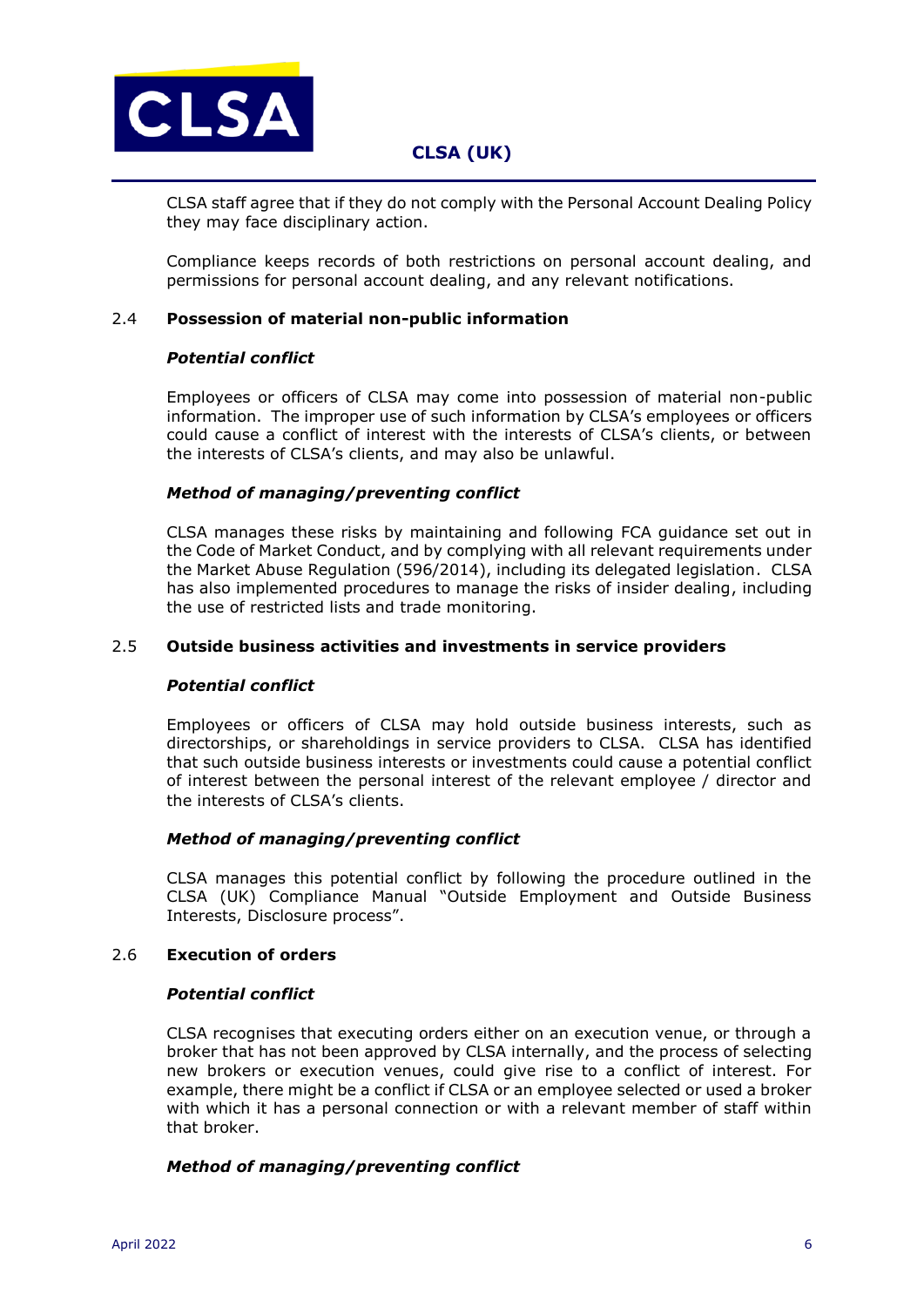

In order to manage this conflict, CLSA has a core list of brokers and execution venues which have been approved and a list of which is kept for the purpose of determining where to execute or place a client order.

To the extent that CLSA is executing or placing orders on behalf of professional clients, it has implemented an Order Execution Policy which includes a requirement for all CLSA employees who are responsible for placing orders with brokers for execution and for directly executing transactions on behalf of clients, to ensure that they conduct the activities in accordance with the requirements and guidance of these policies. Venues and brokers not listed on the Order Execution Policy are only permitted to be used in exceptional circumstances, with prior sign-off from Compliance.

As part of its general best execution monitoring capacity, Compliance will monitor the effectiveness of CLSA's order execution arrangements and its Order Execution Policy (if CLSA is acting on behalf of a professional client). CLSA will also review on an annual basis its Order Execution Policy and its execution arrangements.

## 2.7 **Gifts and entertainment**

### *Potential conflict*

The giving or receiving of gifts, entertainment, or any other form of gratuity or hospitality by or to CLSA employees or officers may create the appearance of a lack of impartiality and may lead to a potential conflict of interest between the interests of the donor / donee and the interests of the Funds. For example, a CLSA employee might be perceived to have directed order flow to that broker in order to reward it for a significant gift or inducement that the employee has received (rather than on the basis of execution quality).

### *Method of managing/avoiding conflict*

CLSA manages these potential conflicts by maintaining and following a Gift and Benefit/Entertainment Policy*.* Among other things, this Policy states that employees may not give or receive gifts with a cumulative value in excess of US\$200 to or from a counterparty in any given year. In addition, any gift offered or received must be reported to the Compliance Department for monitoring purposes. Substantial gifts >US\$200 must be pre-approved by Management and the Compliance Department. In addition, the CLSA Group has a detailed Anti-Bribery and Corruption policy.

### 2.8 **Misuse of client information**

### *Potential conflict*

Employees and officers of CLSA have access to confidential information concerning its clients. It is possible that CLSA employees or officers could misuse that information in conflict with the interests of the client.

## *Method of managing/preventing conflict*